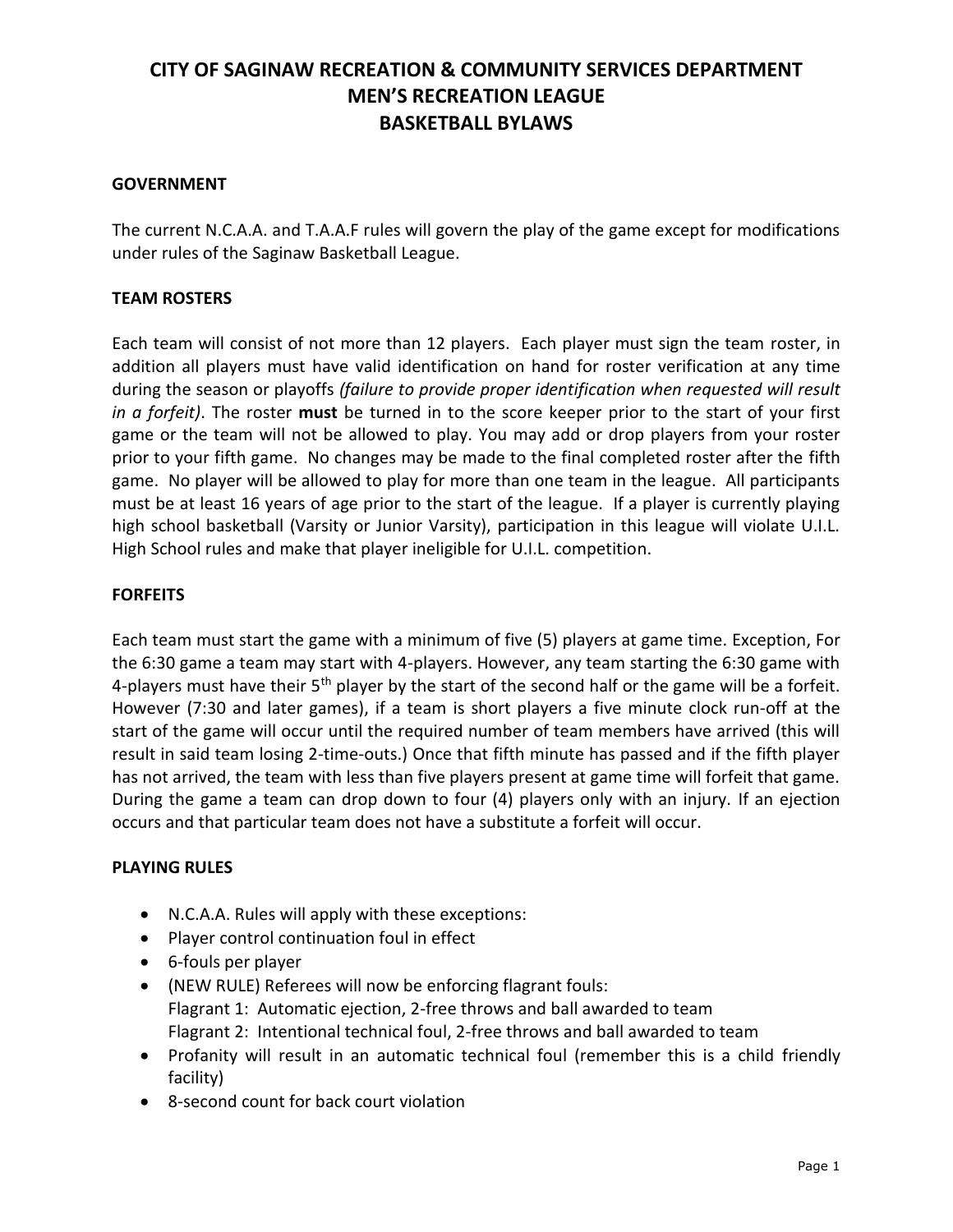- During the last two-minutes before half-time and the last two minutes of the game on time-outs only the ball will be advanced to half-court
- The game will consist of two (2) 20 minutes halves. The clock will run continuously except for timeouts and technical fouls until the last two (2) minutes of the second half (exception) when a team is behind by 10 or more points the clock will continue to run unless there is a timeout or technical foul. However, if a team is down by 20 or more points with 3 minutes or less left in the game then the game will be called complete at that time.
- The 3-point shot will be in effect for league play at the N.C.A.A. distance.
- In the event of a tied game at the end of regulation these overtime rules apply. The first overtime will be 2-minutes in length with the clock stopping for all officials' whistles. The second overtime will be sudden death (first team to score wins the game.)
- All players entering the game must first check in with the scorekeeper.
- Completed line-ups must be turned in to the score keeper five (5) minutes before the game starts.
- Only coaches and players (maximum of 12 players and 2 coaches) are allowed in or around the player's benches. Absolutely no children will be allowed in or around the player's bench area due to safety precautions.
- A shot clock will not be in effect for league games.
- Half-time will be five (5) minutes in length.
- Each team will be allowed five (5) timeouts per game. Teams will receive one (1) additional timeout for each overtime period (timeouts can't be carried over into overtime periods).
- The Saginaw Recreation & Community Services Department will furnish the game ball. Teams will be responsible for furnishing their own warm-up basketballs.
- Protests: If a team wants to protest roster eligibility then that team must put up a \$25.00 cash protest fee. If the protest is won then said team will have their money returned to them. If the protest is lost then the Recreation Center will keep the protest fee.

### **DISCIPLINARY ACTION**

Any player or coach ejected from a ball game will be suspended for up to two (2) consecutive league games. Any player or coach ejected for fighting will be suspended for up to one calendar year. Any player or coach ejected must leave the facility in a timely manner or their team will be subject to forfeiting the game. Also, that person is barred from the Recreation Center for the duration of the suspension. This includes all non-playing players who are on the bench as roster members. The second offense will result in suspension for the entire season. EXAMPLES: Unsportsmanlike conduct towards a referee or an opponent, fighting, flagrant foul, etc… Any team that receives three (3) unsportsmanlike technical fouls in any one (1) game will forfeit that game.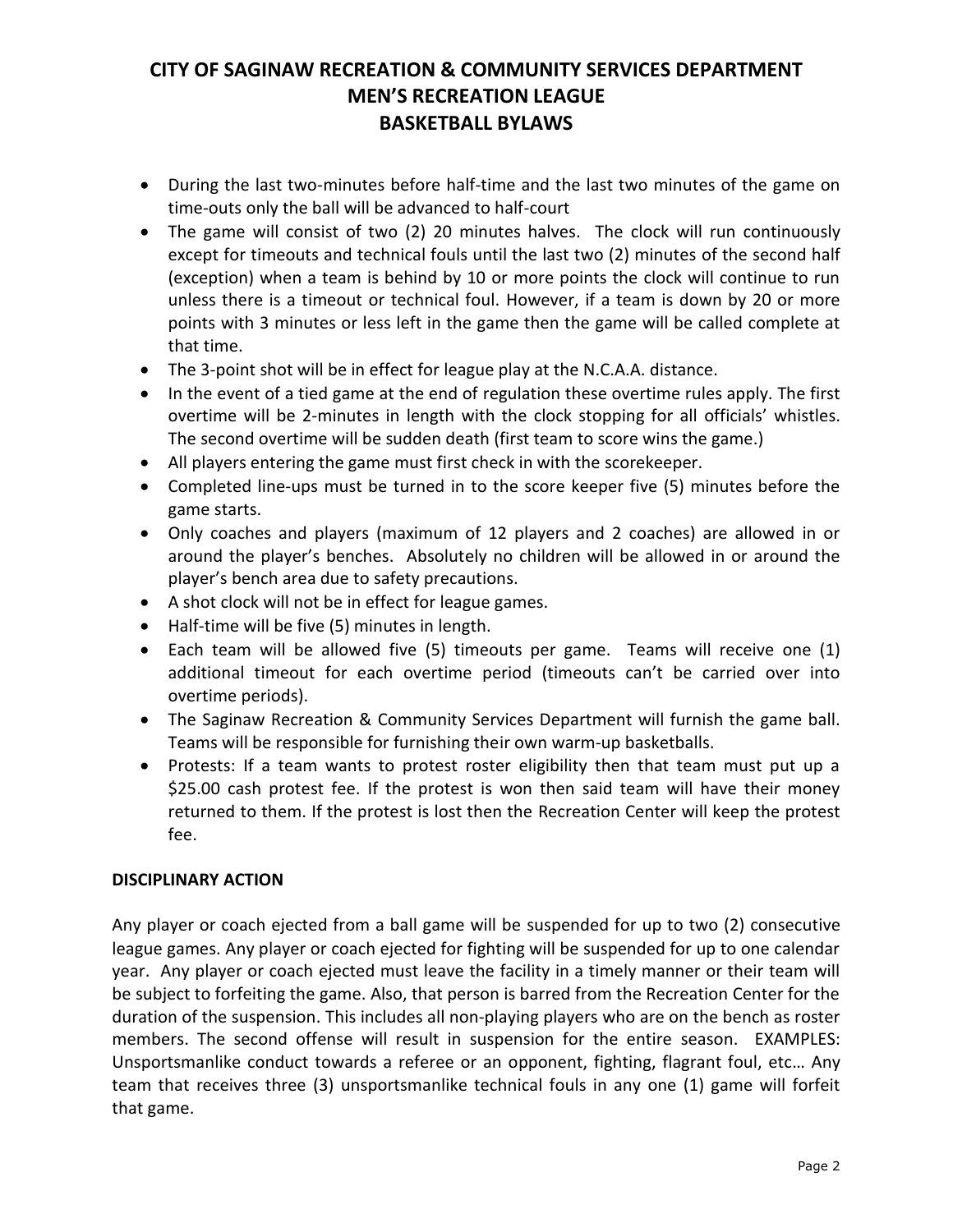### **FAN CONDUCT**

All teams are responsible for their fan-supported conduct. If a team has a fan or fans that are using profanity towards the referee and/or constantly harasses or threatens an official, that person (s) will be removed from the Saginaw Recreation Center and the team will be assessed a technical foul. If this does not correct the problem, the game will be called a forfeit. Children are welcome to attend the league games. However, they must remain in the stands while games are in progress. Children are not allowed to play ball in any area of the gymnasium during the games because it may distract attention to the game players or cause injury to player, child or both. Violations of this rule will result in warnings inclusive of loss of game.

#### **UNIFORMS**

- Teams must have like-colored jerseys/uniforms in base color with permanently attached legal numbers (0-55) on the front. No numbers may be duplicated by teammates; example: #1 and #01 are the same number. NO TAPE.
- Teams/players will be given a two (2) game grace period on uniform shirt requirements.
- Players will be prohibited from wearing jewelry during the game due to safety concerns.

#### **GYMNASIUM RULES**

- No smoking in building or gymnasium.
- No food or drinks in gym.
- No ice chest or coolers allowed in gymnasium.
- No spitting on gymnasium floor.
- Only service animals will be permitted into the building or gymnasium. All other pets/animals are not allowed.
- Warm up periods will begin 30 minutes prior to the first scheduled game. If team members wish to play/practice at the Recreation Center, they must obey the Open Gym policies set forth by the City of Saginaw. A facility card or day pass is required to participate during the open gym times. A Saginaw resident may purchase a facility card for \$40.00 for the year. A non-Saginaw resident may purchase a facility card for \$130.00 for the year. Daily passes are also available for \$5.00 per day for Saginaw residents and \$10.00 per day for non-Saginaw residents.

#### **LEAGUE STANDINGS**

Weekly team standings will be available on the City of Saginaw's web site at [www.ci.saginaw.tx.us](http://www.ci.saginaw.tx.us/)